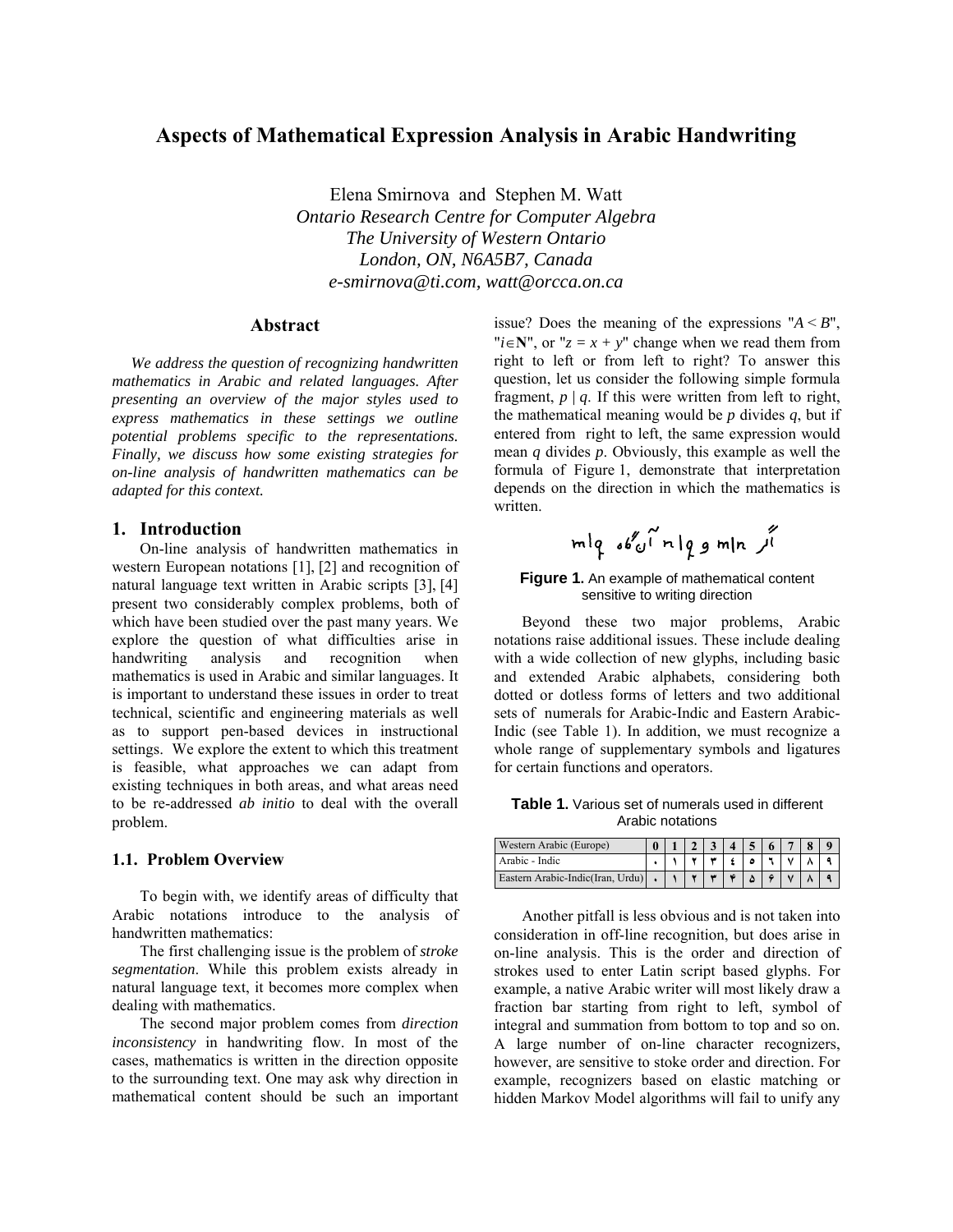of two digital ink models shown on [Figure 2](#page-1-0). Besides causing problem with single character recognition, stroke order may also affect structure recognition in terms of building local contexts, later used for candidate prediction (as will be discussed in Section [1.3.5](#page-4-4)).



<span id="page-1-1"></span><span id="page-1-0"></span>**Figure 2.** Three different ways of entering character '+'

# <span id="page-1-2"></span>**1.2. State of the Art and Objectives**

We have been studying mathematical handwriting analysis as a part of a project on pen-based interfaces for mathematics. So far we have created a framework for on-line digital ink analysis and recognition of handwritten mathematical expressions [\[2\].](#page-4-1) This framework architecture provides connections to mathematical software packages such as computer algebra systems, such as Maple, and document processors, such Microsoft Word.

To conduct experiments we have implemented a number of techniques for on-line recognition of handwritten mathematics within European-style notations. The system currently handles more than 240 mathematical characters and glyphs. It also allows uploading different model datasets, including customdefined glyphs. A large Mathematical Context database has been created to assist the character and structure recognizers of our system [\[8\]](#page-4-5).

We are presently exploring the possibility of adapting our existing framework and theoretical approaches to mathematical expression analysis in Arabic notations.

### **2. Variety of Arabic Notations for Math**

The authors of [\[5\]](#page-4-6) present a classification of Arabic mathematical notations used in practice. According to this classification, there are currently four major categories of mathematical Arabic and related notations. We can distinguish them by (1) direction in which mathematics is written and (2) by usage of local alphabets to denote numbers, variables and operators.

### **2.1. Mathematical Directionality**

There are two classes in which mathematics is written from left to right. These are the *Moroccan* and *Persian* styles. In two other classes mathematics flows from right to left. These are called *Maghreb* (meaning

"West") and *Machrek* ("East") styles. We will discuss each of these four cases in more detail.

$$
e^{i\lambda} f^{i\lambda} f^{j\lambda} = \begin{cases} -1 & \text{if } i \neq i, \\ 0 & \text{if } i \neq j. \end{cases}
$$

**Figure 3.** Moroccan style: Arabic text inside a formula

$$
A = \{x \in \mathbb{Q} \mid \text{true} \mid \text{true} \mid \text{true} \}
$$

**Figure 4.** Persian style: Farsi text inside formula

#### **2.2. Origin of Alphanumerics**

Each of the four notational styles has a different way of using Arabic and/or Western scripts. In the Moroccan style ([Figure 3](#page-1-1)), mathematical content is entirely written without using Arabic characters, *i.e.* all variables and numerals use European-style notations. Persian style ([Figure 4](#page-1-2)) is similar to Moroccan, except it uses only Eastern Arabic-Indian numerals for numbers. The third case is presented by Maghreb notation, where the variables are written using local alphabets, but numbers are given in Western-Arabic format [\(Figure 7](#page-2-0).a and [Figure 8.](#page-2-1)a). The fourth case is the most interesting: Machrek notations use local alphanumerics not only for numbers and variables, but also for the names of functions and mathematical operators (see [Figure 7.](#page-2-0)b, [Figure 8](#page-2-1).b and [Figure 9](#page-2-2).b)

To enable character recognition for all of the above cases, we need to update the model dataset to include all new symbols and then train the recognizer system on the new set. It is also important to present an option for profile selection, where each profile corresponds to one of the notational styles. This will save the recognizer from loading a wide range of glyph models not used in the current notation (and consequently affecting recognition rates).

The following sections discuss the question of how these four Arabic notations affect expression analysis.

### **2.3. Combination of Text and Mathematics**

In both Moroccan and Persian style, plain text is naturally written from right to left, while mathematical context flows in the opposite direction ([Figure 3](#page-1-1) and [Figure 4](#page-1-2)). This phenomenon is known as *bidirectionality* and also occurs in multi-lingual texts, where, for example, French and Arabic are mixed.

In general, bidirectionality introduces a set of additional difficulties to the document analysis. In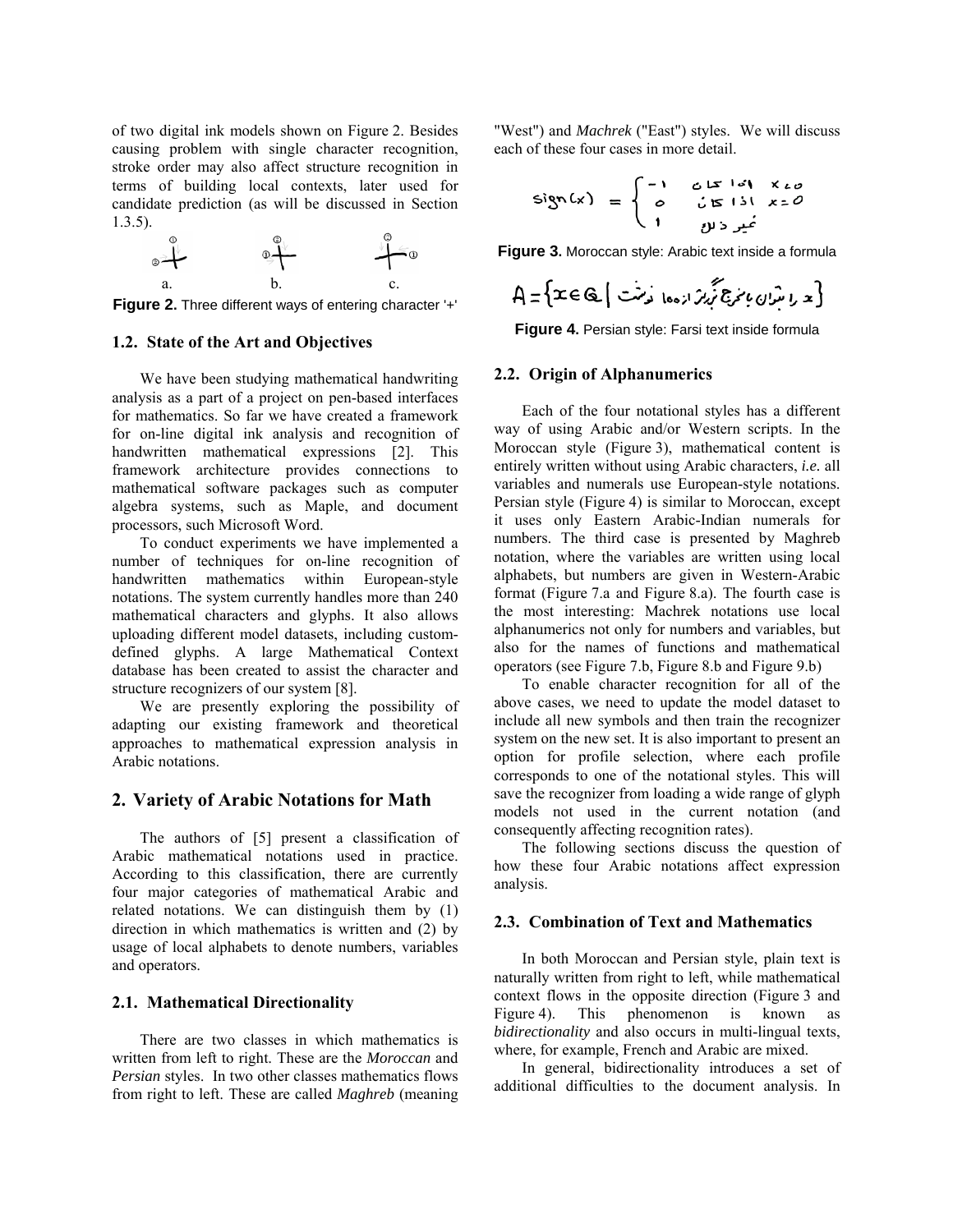particular off-line recognition becomes more difficult. Fortunately, in case of on-line digital ink processing, we are able to detect writing direction through timestamps on strokes order and the relative positioning of glyphs entered. This information can then be used to assist the structure analyzer in distinguishing mathematical content from runs of plain text.

In the case of Maghreb and Machrek notations, mathematical expressions will be written in the same direction as the surrounding text (right to left), except for the case of numbers<sup>[1](#page-2-3)</sup>. Even looking somehow less recognizer-friendly, these notational styles should be easier to process, since they will be a "mirrored" case of already studied mono-directional Latin-based languages [\[1\]](#page-4-0).

<span id="page-2-4"></span> $\forall a, b (a-b)^2 + 1 > 0$  +  $\forall a, b (a-b)^2 + 1 > 0$ 

**Figure 5**. Example with mirrored glyphs

$$
\bigcap_{i=1}^r \bigcap_{j=1}^r \mathcal{F}_i \mathcal{F}_j \mathcal{F}_j \mathcal{F}_j \mathcal{F}_j \mathcal{F}_j \mathcal{F}_j \mathcal{F}_j \mathcal{F}_j \mathcal{F}_j \mathcal{F}_j \mathcal{F}_j \mathcal{F}_j \mathcal{F}_j \mathcal{F}_j \mathcal{F}_j \mathcal{F}_j \mathcal{F}_j \mathcal{F}_j \mathcal{F}_j \mathcal{F}_j \mathcal{F}_j \mathcal{F}_j \mathcal{F}_j \mathcal{F}_j \mathcal{F}_j \mathcal{F}_j \mathcal{F}_j \mathcal{F}_j \mathcal{F}_j \mathcal{F}_j \mathcal{F}_j \mathcal{F}_j \mathcal{F}_j \mathcal{F}_j \mathcal{F}_j \mathcal{F}_j \mathcal{F}_j \mathcal{F}_j \mathcal{F}_j \mathcal{F}_j \mathcal{F}_j \mathcal{F}_j \mathcal{F}_j \mathcal{F}_j \mathcal{F}_j \mathcal{F}_j \mathcal{F}_j \mathcal{F}_j \mathcal{F}_j \mathcal{F}_j \mathcal{F}_j \mathcal{F}_j \mathcal{F}_j \mathcal{F}_j \mathcal{F}_j \mathcal{F}_j \mathcal{F}_j \mathcal{F}_j \mathcal{F}_j \mathcal{F}_j \mathcal{F}_j \mathcal{F}_j \mathcal{F}_j \mathcal{F}_j \mathcal{F}_j \mathcal{F}_j \mathcal{F}_j \mathcal{F}_j \mathcal{F}_j \mathcal{F}_j \mathcal{F}_j \mathcal{F}_j \mathcal{F}_j \mathcal{F}_j \mathcal{F}_j \mathcal{F}_j \mathcal{F}_j \mathcal{F}_j \mathcal{F}_j \mathcal{F}_j \mathcal{F}_j \mathcal{F}_j \mathcal{F}_j \mathcal{F}_j \mathcal{F}_j \mathcal{F}_j \mathcal{F}_j \mathcal{F}_j \mathcal{F}_j \mathcal{F}_j \mathcal{F}_j \mathcal{F}_j \mathcal{F}_j \mathcal{F}_j \mathcal{F}_j \mathcal{F}_j \mathcal{F}_j \mathcal{F}_j \mathcal{F}_j \mathcal{F}_j \mathcal{F}_j \mathcal{F}_j \mathcal{F}_j \mathcal{F}_j \mathcal{F
$$

<span id="page-2-5"></span>**Figure 6.** Special cases of mirrored glyphs

<span id="page-2-8"></span>
$$
2 \rightarrow \sum_{1 \rightarrow 4 \atop a}^{b + b + b} \leftarrow
$$

**Figure 7.** Notations for the sum operator in Maghreb (left) and Machrek (right) styles

<span id="page-2-0"></span>

<span id="page-2-1"></span>**Figure 8.** Notations for the product operator in Maghreb (left) and Machrek (right) styles

$$
\lim_{x \to 0} \frac{\tan x}{x} \qquad \qquad \frac{\frac{\ln x}{\sqrt{1 - \frac{1}{x}}} \left(\frac{\pi}{\sqrt{1 - \frac{1}{x}}} \right)}{x}
$$

**Figure 9.** Notations for the limit operator in Persian(left) and Machrek (right) styles

## <span id="page-2-7"></span><span id="page-2-2"></span>**2.4. Mirrored Glyphs**

 $\overline{a}$ 

In the cases where mathematics is written from right to left, certain Latin-based characters should be mirrored when they appear inside of Arabic notations (see [Figure 5](#page-2-4)). The most common cases of symbols requiring mirroring are opening and closing parentheses, symbols of asymmetric relations and operations, such as  $\leq, \leq, \Rightarrow, \in, \subseteq, \rightarrow, \mathcal{S}$ . This does not introduces much of a problem to recognition of the characters themselves, as long as their mirrored images are present in a model database and are supported by rendering tools (such as the Unicode standard). However mirrored glyphs may cause errors on the stage of expression recognition, as will be discussed in [1.3.2.](#page-3-0)

Aside from the previous case, a number of symbols used in Maghreb and Machrek notations do not have native mirrored images in the set of European-style mathematical characters. The formula in [Figure 6](#page-2-5) presents such a case. These special symbols will then require adding proper recognition models through additional glyphs. The authors of [\[6\]](#page-4-7) raised the question of including reversed characters for integrals, radicals, summation etc. in the Unicode standard dataset. Until then, rendering of reversed symbols and ligatures as preset glyph images can be a possible solution, similar to one we had to develop in our system for rendering of the OpenFace alphabets [\[7\].](#page-4-8) This is not suitable, however, for high-quality typesetting.

### **2.5. Delimiters and Special Operators**

Large operators used for subexpression grouping have always been a special issue in rendering and writing mathematical content, even for most common European notations. The Arabic and Persian styles introduce six additional glyphs used for the operators of summation [\(Figure 7\)](#page-2-0), product [\(Figure 8](#page-2-1)) and limit ([Figure 9\)](#page-2-2).

As shown in the above formulas, large operators in Arabic notation are usually stretched to the same width as their lower and upper limits. Since the ligatures are stretched in one direction only, without preserving the ratio, this introduces a difficulty for character recognizers to match stretched forms with fixed-width models. This problem, however, fits the already studied case for matching symbols of long radicals to their normalized models [\[7\].](#page-4-8)

In addition to new notations for large operators, factorial and binomial coefficients may appear in their own special form, using the symbol  $\bigcup$  (LAM), see [Figure 10](#page-2-6).

$$
\begin{array}{cc}\n\circ \\
a.\n\end{array}\n\qquad\n\begin{array}{cc}\n\circ \\
b.\n\end{array}
$$

**Figure 10.** Arabic notation for the factorial(left) and binomial coefficient (right)

<span id="page-2-6"></span><span id="page-2-3"></span><sup>1</sup> Numbers are always written from left to right for all Arabic notations, independently of which system of numerals is used.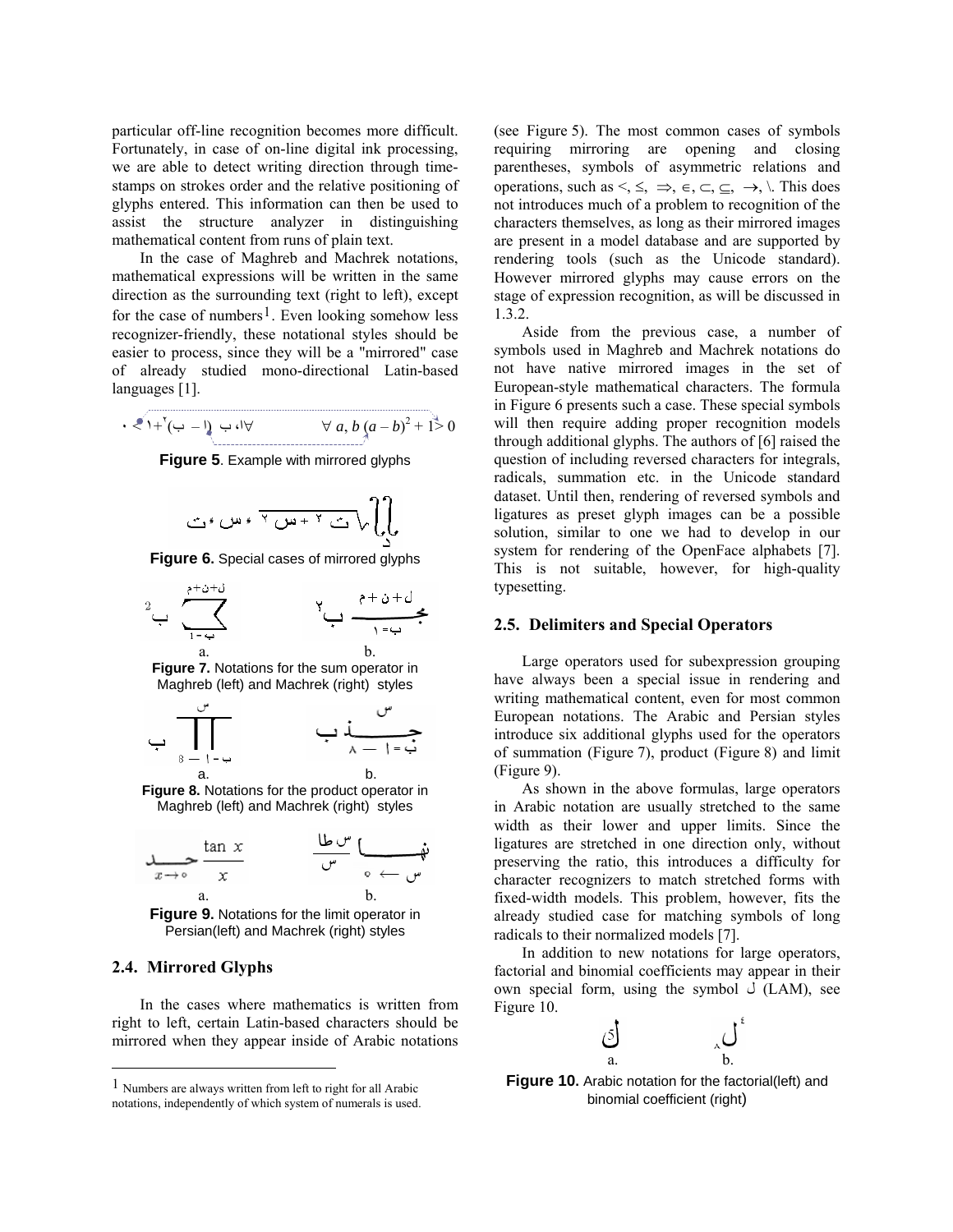# **3. Influence of Notations on Expression Analysis**

In this section we discuss how an overall expression analysis will be affected by dealing with various Arabic mathematical notations. This not only addresses the question of structure recognition, but also the question of *how to interpret* the recognized mathematical context.

# **3.1. Implicit directionality**

As we saw in sections [1.1](#page-0-2) and in [2.4](#page-2-7), it is important to determine the direction in which mathematical context was entered before proceeding with expression analysis. Furthermore, we must be aware of the situation where mathematical directionality is changed implicitly.

<span id="page-3-2"></span>Consider a statement in English " $A^2 > 0$  if  $A > 0$ ". If we ask a native Persian speaker to write this down in Farsi, we will get something looking like the expression in [Figure 11](#page-3-1). Suppose the recognizer determined all the glyphs correctly  ${A, >, \cdot, \mathcal{A}, \times, >, \cdot}$ . Given the information that the notation used is Persian and mathematical context there flows from left to right, the structure analyzer may directly translate this to "*A*>0 **if**  $A^2>0$ " (if  $\leftrightarrow$   $(A^2)$ ), which will be a surprisingly wrong interpretation of the original mathematical content.



**Figure 11.** Statement "*A2* >0 **if** *A*>0" written in Farsi

## <span id="page-3-1"></span><span id="page-3-0"></span>**3.2. Careful Mirroring**

<span id="page-3-3"></span>Every asymmetric symbol of mathematical relation or operation used in right to left notation has to be carefully assigned to its mirrored couple. And the writer must be aware that only mirrored symbols will be expected in the context. Failing to do so may not only end up in having an inversion of the original content, as we saw in 3.1, but also can lead to misinterpretation of the mathematical operators.

<span id="page-3-4"></span>Suppose user writes from right to left " $B \setminus A$ ". At the stage of expression analysis, the order of the characters is reversed and the symbol "\" must be substituted by its mirrored couple "/":

Original expression written from right to left

<span id="page-3-5"></span>



#### **3.3. Additional Container Symbols**

The notation for factorial introduces one more case of a *container symbol*, in addition to the symbols for radical and long division. This requires the addition of a new set of rules to the structural analyzer so, for example, the layout of the expression in [Figure 10](#page-2-6).a will be detected as nested ([Figure 12](#page-3-2).a) rather than linear [\(Figure 12](#page-3-2).b).

 ل – [Row[ \ [Contains] 5 5 – ل – [Row[ a. (right) b. (wrong)

**Figure 12.** Possible layout tree for [Figure 10](#page-2-6).a.

### **3.4. Stretched Large Operators**

The stretched delimiter operators, presented in Section [1.2.5](#page-2-8), are written long enough to allow lower and upper limits to fit directly above or beneath the bounding box of the operator glyph. This will actually assist the structural analysis of handwritten formulae to detect characters that belong to under- and superscript areas of large operators more accurately than in the non-Arabic case. To see this, compare the pairs of expressions in [Figure 13](#page-3-3), [Figure 14](#page-3-4) and [Figure 15](#page-3-5).

$$
\lim_{x \to -\frac{t^2}{2} - \frac{t}{2}}
$$
\n
$$
\lim_{x \to -\frac{t^2}{2} - \frac{t}{2}} \qquad \qquad \sum_{x \to -\frac{t}{2}} \frac{x + t}{y - t}
$$
\n  
\na (ambionous) b (clear)

a. (ambiguous)

$$
b. (clear)
$$

**Figure 13**. Ordinary and stretched notations for the limit operator





a. (ambiguous) b. (clear)

**Figure 14.** Ordinary and stretched notations for the N-ary summation operator



$$
\bigcup_{i=1}^n\sum_{i=1}^{n-k}
$$

a. (ambiguous) b. (clear)

**Figure 15.** Ordinary and stretched notations for the N-ary product operator